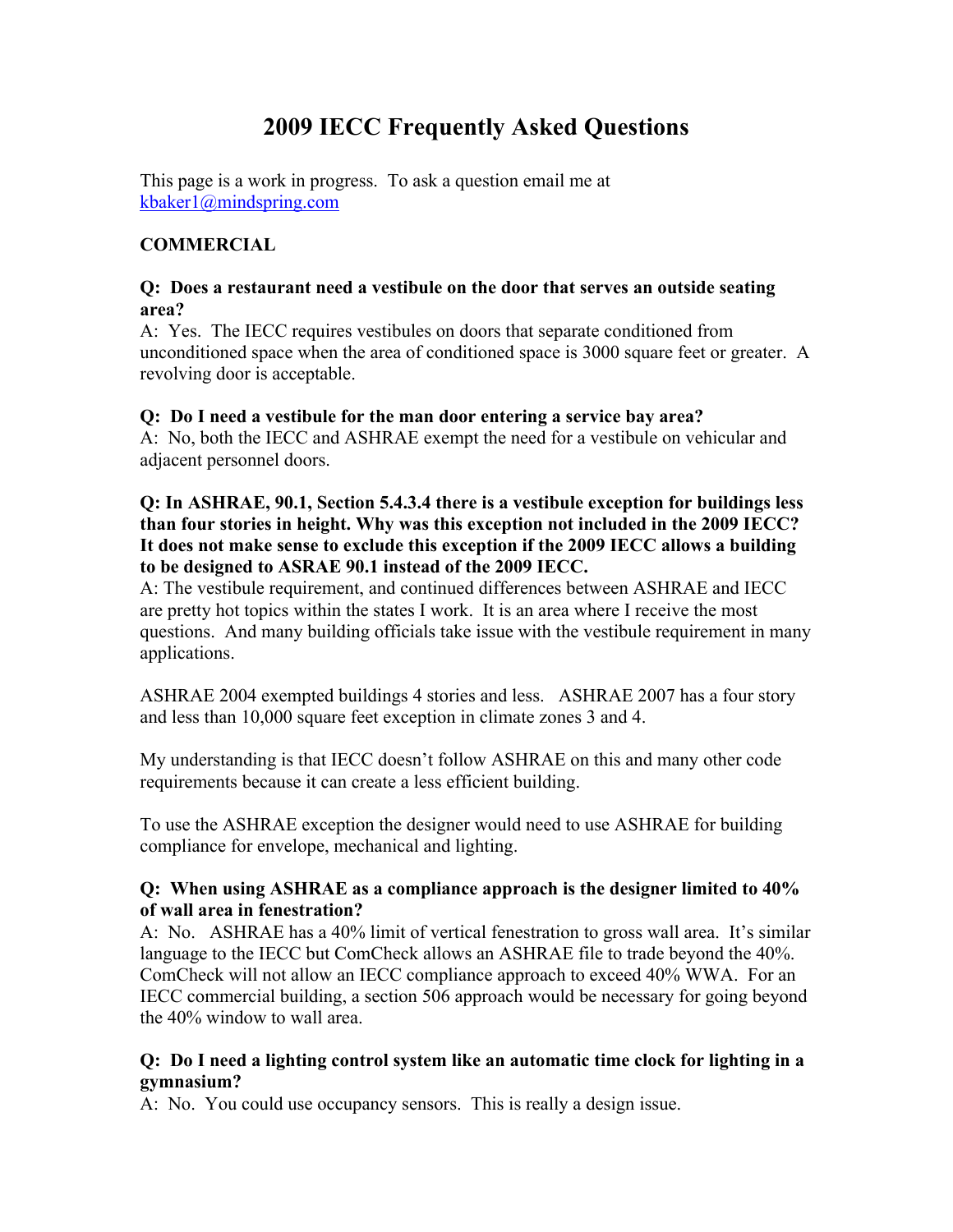# **RESIDENTIAL**

#### **Q: If I put a heater in my garage do I need to make the garage comply with code?**

A: If you put a plug in heater into your garage, no, you do not need to comply with the IECC. If you decide to condition a formerly unconditioned space then, yes, the newly conditioned space needs to meet the IECC – section 101.4.5. If the conditioning system peak design rate is less than 3.4 Btu/hr/ft2 the code considers it a low energy building and thermal envelope provisions are not required.

# **Q: Does a residential HVAC system need to be sized according to ASHRAE or ACCA?**

A: Chapter 4 of the IECC references Chapter Chapter 14 of the IRC for the answer. M1401.2 Sizing, says that equipment shall be sized in accordance with ACCA Manual or other approved heating and cooling calculation methodologies. Check with your building department for other approved methods.

#### **Q: If I have ductwork outside the conditioned space of a home I understand** that the code now requires a duct blaster to determine compliance. Do I need a third party to provide the test?

A: The code does not require a third party test but check with your building department because many are requiring a third party.

**Q: I have a question on RemRate. I'm not familiar RemRate or any modeling program. Can they model the attic insulation as continuous above the top of the bottom chord? I know you have told me in the past with ResCheck that you cannot differentiate between cavity and continuous with blown in insulation. Second, the report lists carpet (it is a slab) but does not list a value for it. Does that mean it was not used as a credit? If he is using slab mass does he need to identify the R-2 carpet and pad? His other problem is he is not carpeting the entire house or even 80%. I assume we will have to police the carpeted areas? Next the report lists all the components in the wall and the attic assembly. Does the minimum R-2 insulating sheathing requirement not apply in modeling? Does the attached compliance certificate meet the intent of 404.4.2 and 404.4.3? Last, we are curious about the path columns in regards to Framing, Cavity and Grade.**

A: In answer to your questions – yes they can model continuous insulation on top of the bottom cord of the truss which is different than how REScheck is set up. When you build an assembly in REM you call out insulation between the framing and then insulation over the top of the bottom cord.

As for the slab, a carpeted slab will actually reduce the thermal mass effects of the slab because it insulates the slab surface from the indoor air. They should be fine with this modeling assumption because the primary heat loss will be through the slab perimeter